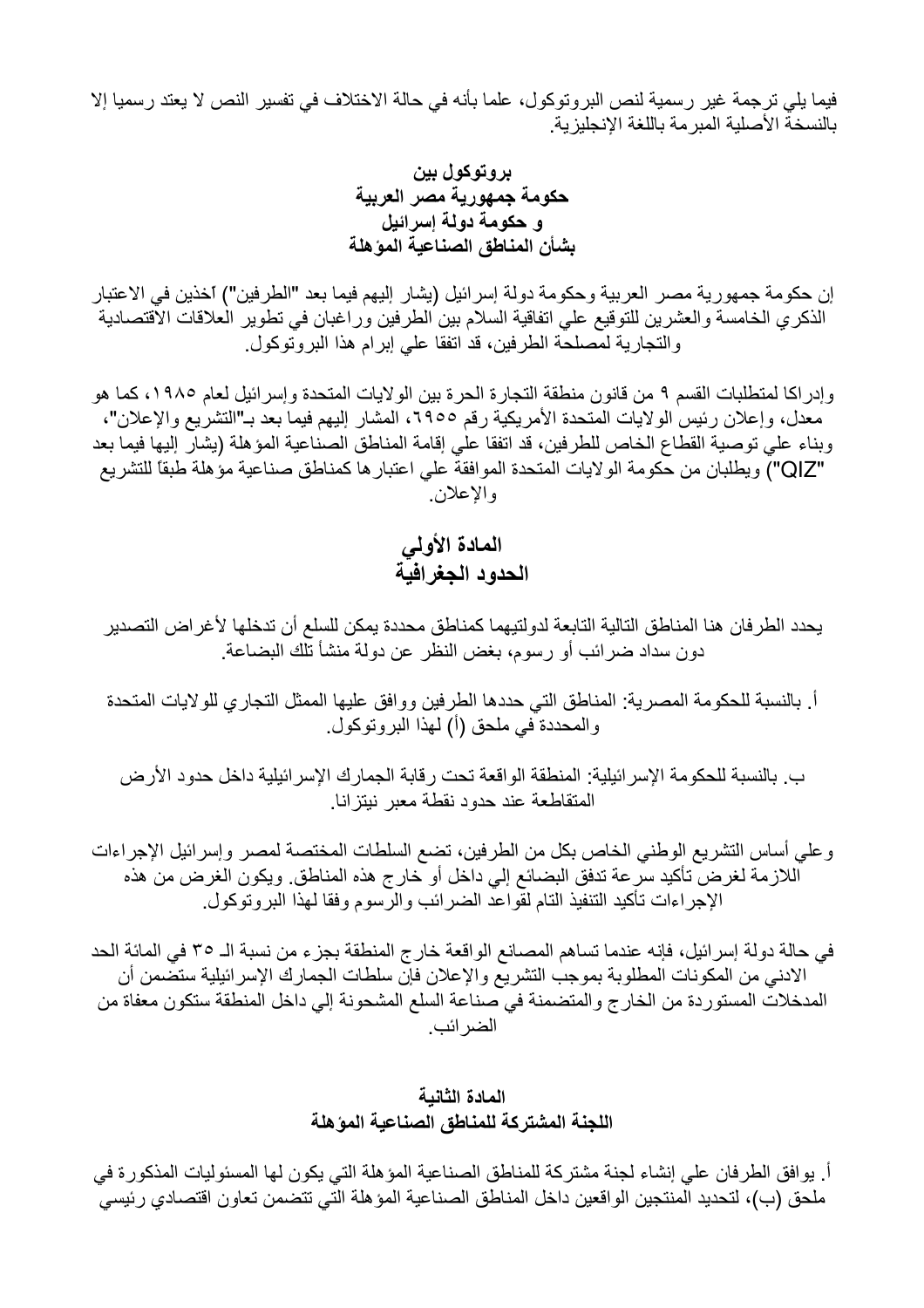بين مصر وإسرائيل. وتكون السلع المنتجة في هذه المناطق بواسطة منتجين مدرجة أسمائهم بقائمة (بشار إليها فيما بعد بـ"القائمة") تمت الموافقة عليهم بمعرفة اللجنة المشتركة للمناطق الصناعية المؤهلة، ستكون مؤهلة للإعفاء من الضرائب عند دخولها إلى الولايات المتحدة، إذا كانت تلك السلع يتوافر بها متطلبات هذا البروتوكول وملاحقه بالإضافة إلى التشريع والإعلان

ب. تجتمع اللجنة المشتركة للمناطق الصناعية المؤهلة بالتبادل في القدس وفي القاهرة كل ثلاث شهور ، أو عند طلب أحدَّ الأطر اف أيهما أقرب. وتعقد اللجنة المشتركة للمناطق الصناعية المؤهلة خلال الربع الأخير من كل عام اجتماعاً للتعاون في مجال الأعمال بحيث تتوفر فرصة المشاركة فيه لرجال الأعمال والأشخاص الآخرين من كلا الجانبين الذين لديهم اهتمام بالمناطق الصناعية المؤهلة. ويعقد هذا الاجتماع بالتبادل في مصر و اِسر ائبل.

ج. يحق لممثل عن الولايات المتحدة المشاركة في اجتماعات اللجنة المشتركة للمناطق الصناعية المؤهلة كمر اقب ِ

د. يمكن للجنة المشتركة للمناطق الصناعية المؤهلة أن تقرر أن المشروع مؤهلاً لمعاملة المناطق الصناعية المؤ هلة إذا:

١ أ. كانت الشر كة من الجانب المصر ي في المناطق الصناعية المؤ هلة و الشر كة من الجانب الإسر ائيلي يساهم كل منهما بنسبة لا تقل عن ثلث (١١,٧ ٥/٥) الحد الادني لنسبة ٣٥% من المكونات المحلية المطلوبة بموجب ُ التشريع والإعلان للإعفاء من الضِّرائب في الولايات المُتحدة، وذلك طبقًا للإجراءات المفصلة في الملحق (ب) لهذا البر و تو کو ل؛ أو

١ .ب. كان المنتج من الجانب المصري في المناطق الصناعية المؤهلة والمنتج من الجانب الإسرائيلي يساهم كل منهما بنسبة لا تقل عن ٢٠% من إجمالي تكلفة الإنتاج للسلع المؤهلة للإعفاء من الضررائب، مع استبعاد الأرباح، وذلك حتى إذا لم تكن التكاليف تعتبر ۖ جزء من نسبة الـ ٢٥% الحد الادنى المطلوبة للمكونات. ولهذا السبب فإن التكاليف بمكن أن تتضمن المواد ذات المنشأ، والأجور والمرتبات، والتَّصميم، والبحوث والتطوير ، واستهلاك رأس المال المستثمر، والنفقات العامة التي تتضمن المصروفات التسويقية، إلخ

- ٢. تعتبر الشركات الإسرائيلية العاملة في المناطق الواقعة تحت رقابة الجمارك الإسرائيلية هي فقط التي يعترف بها لأغراض تطبيق المساهمة الإسرائيلية وفقًا لما ورد في الفقرة (١.١) و(١.ب) بعاليه.
- هـ. تصدر اللجنة المشتركة للمناطق الصناعية المؤهلة شهادة تسرى لمدة عام واحد، تقر بأن الشركة تقع ضمن المناطق الصناعية المؤ هلة

١ . يمكن فقط للشركات الواقعة في المناطق المذكورة في المادة الأولى أن تطلب تلك الشهادة.

٢. تسر ي هذه الشهادة لغر ض أن الشر كة مؤ هلة للإعفاء من الضر ائب بموجب أحكام هذا البر و توكو ل، وذلك فقط عندما يكون أسم الشركة مدرجاً في القائمة الموضحة في الفقرة (و) أدناه. ٣

. يكون للجنة المشتركة للمناطق الصناعية المؤهلة سلطة إلغاء هذه الشهادة فقط إذا لم يتم الوفاء بمتطلبات هذا البر وتوكول وملاحقه.

وٍ. تزود اللجنة المشتركة للمناطق الصناعية المؤهلة كل ربع عام بصورة فورية سلطات جمارك الولايات المتحدة (مكتب التزام التجارة، مكتب العمليات) وسلطات الجمارك المصرية بقائمة الشركات التي لها حق في الإعفاء من الضرائب لفترة الربع عام التالي فقط، طبقا لأحكام هذا البروتوكول.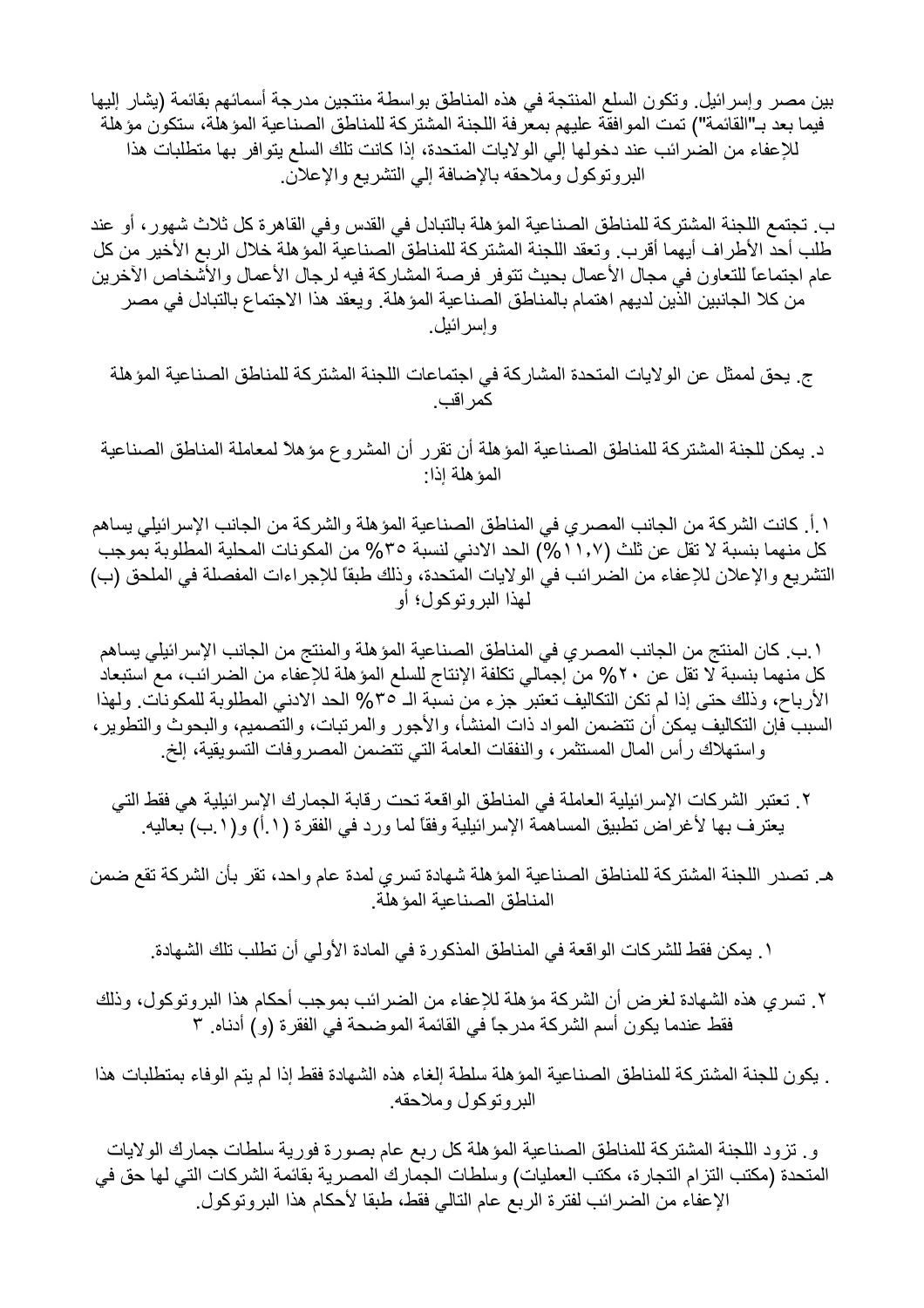تكون الشركات التي نفذت كافة المتطلبات لهذا البروتوكول وملاحقه خلال فترة الربع عام السابق هي المؤهلة لإدر اجها في قائمة الربع عام التالي.

## المادة الثالثة قواعد المنشأ

اتفق الطرفان على أن منشأ أية منتجات نسيجية أو ملابس يتم تصنيعها في المناطق الصناعية المؤهلة، بغض النظر عن منشأ أو مكان تصنيع أي من مدخلاتها أو موادها الَّتي تسبق دخُّولها إلى، أو التي تسحب لاحقًا من، هذه المناطق، يتم تحديده طبقًا فَقط لقواعد منشأ المنتجات النسيجية والملابس المحدِّدة في القَّسم ٣٣٤ من قانون اتفاقية جولة أوروجواي، رقم ١٩ كود الولايات المتحدة ٣٩٥٢.

## المادة الرابعة تحقق الجمارك

يقوم الطرفان بمساعدة سلطات الولايات المتحدة في الحصول على المعلومات، المتضمنة وسائل التحقق، لأغراض مراجعة العمليات التي طالبت بالإعفاء من الضرائب للنفاذ إلى داخل الولايات المتحدة، وذلك من أجل التحقق من النزرامها بالشروط المطبقة، ولمنع شحن سلع غير مؤهلة للُّنفاذ إلى داخل الولايات المتحدة معفاة من الضر ائب.

> المادة الخامسة التعديلات

تعدل ملاحق هذا البر و توكو ل بو اسطة اللجنة المشتر كة للمناطق الصناعية المؤ هلة بمو افقة الو لايات المتحدة.

## المادة السادسة دخول حيز النفاذ

يدخل هذا البروتوكول حيز النفاذ عند إخطار كل من الطرفين باستكمال الإجراءات القانونية المطلوبة لديهما لدخول هذا البر وتوكول حبز النفاذ.

وقع في من شهر ٢٠٠٤ من نسختين أصليتين باللغة الإنجليزية.

عن حكومة جمهورية مصر العربية عن حكومة دولة إسرائيل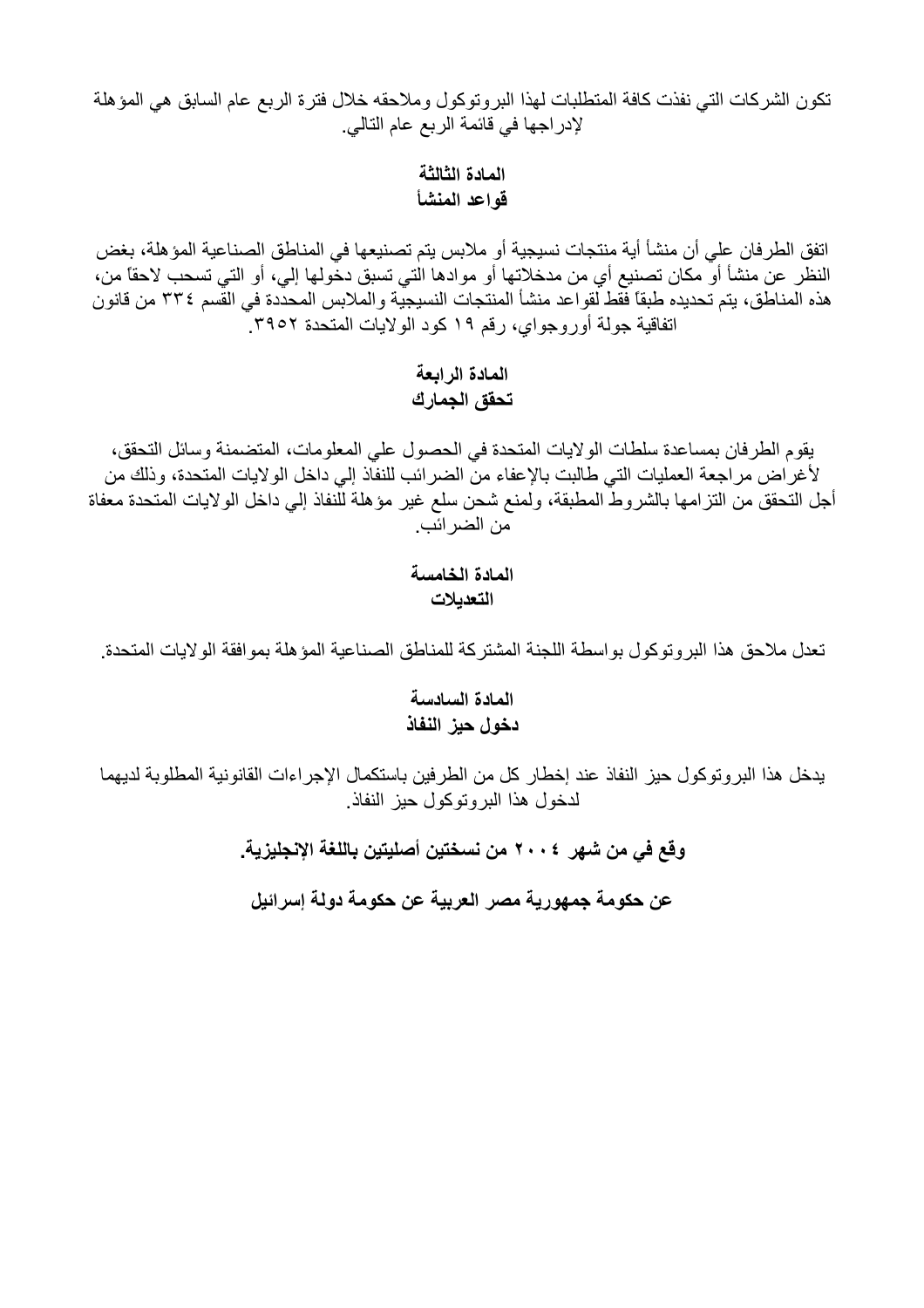ملحق (ب) اللجنة المشتركة للمناطق الصناعية الموهلة

١. يتم إنشاء لجنة مشتر كة للمناطق الصناعية المؤهلة، وفقًا للمادة الثانية للبر وتوكول، بر ئاسة مشتر كة لشخصين: مصري يعين من قبل الحكومة المصرية، وإسرائيلي يعين من قبل الحكومة الإسرائيلية. ويمكن لممثل للو لإبات المتحدة حضور الإجتماعات كمر اقب.

٣. تقوم اللجنة المشتركة للمناطق الصناعية المؤهلة بمهامها على أساس ربع سنوى طبقًا للفترات التالية: • أول بناير ــ ٣١ مارس • أوَّل ابرَيْل – ٣٠ يونيو • أول يوليو ــــ ٣٠ سبتمبر • أول أكتوبر \_ ٣١ ديسمبر (بِشَارِ إلْيهِم فِيما بِعد بِ "أَرباع عام")

٤. تتضمن الشهادة المصدر ة بو اسطة اللجنة المشتر كة للمناطق الصناعية المؤ هلة، طبقًا للفقر ة (هـ) من البرونوكول، المعلومات التالية: الاسم، العنوان، رقم التليفون/الفاكس، عنوان البريد اليكتروني وشخص الاتصال

٥ ـ تعقد اللجنة المشتركة للمناطق الصناعية المؤهلة كل ربع عام، طبقًا للمادة الثانية (ب) من البروتوكول، من أجل تحديد قائمة الشركات، وفقًّا للفقرة (و) من البروتوكول. ويصدر الطرف المضيف دعوة للطرف الأخر للاجتماع وذلك في تاريخ لاحق لاستلام الطرفان للوثائق المذكورة في الفقرة ٦(أ) و ٦(ب) أدناه، لكن في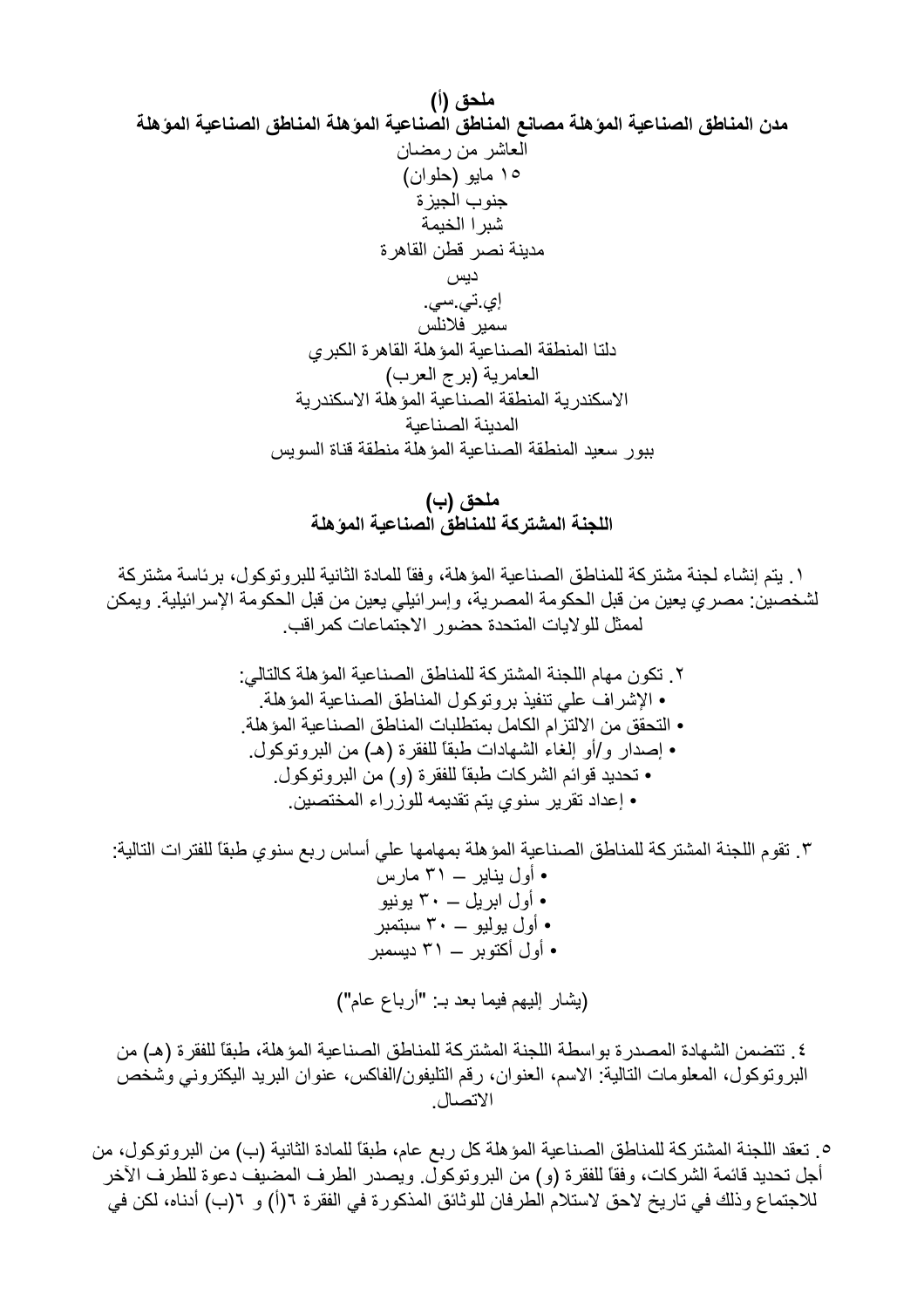موعد لا يتجاوز ٤٥ يوم بعد نهاية فترة الربع عام السابق. ويعقد اجتماع اللجنة المشتركة للمناطق الصناعية المؤ هلة في تاريخ متفق عليه من الطرفين خلال ١٠ أيام من التاريخ المقتر ح.

٦. لكي يمكن للجنة المشتركة للمناطق الصناعية المؤهلة تحديد قوائم الشركات التي تظهر في القوائم طبقاً للفقرة (و) من البروتوكول فإنه يجب إتباع الإجراءات التالية:

أ. تقدم الشركة لسلطاتها الإثبات على استيفائها الكامل لكافة متطلبات بروتوكول المناطق الصناعية المؤهلة خلالٌ فترة الربع عام السابق، وذلكٌ في موعد لا يتعدى ١٥ يوما من نهاية كل ثلاث شهورٍ. ويتضمن هذا الإثبات الآتي:

١. اسم الشركة، العنوان، رقم التليفون/الفاكس، عنوان البريد الاليكتروني، شخص الاتصال. ٢. نوع المنتجات المصدرة.

٣. نوع المدخلات المشتراة، مؤيدة بصور من الفواتير من موردين مصريين أو إسرائيليين وقائمة بالموردين المصر بين أو الإسر ائيليين في فتر ة الربع عام الأخير ، بما في ذلك أشخاص الاتصال. ٤

. إجمالي صادرات الشركة للولايات المتحدة في نطاق المناطق الصناعية المؤهلة المعفاة من الرسوم الجمركية لفترة ربع العام السابق، مؤيدة بالمستندات الخاصة بذلك

ب. نقدم سلطات الطرف المستلم للوثائق والإثباتات إلى سلطات الطرف الأخر ، في موعد لا يتعدى ٣٠ يوم من نهاية كل ربع عام، كافة البيانات الربع سنوية طبقًا لما هو محدد بالفقِّرة ٦(أ) عاليه.

ج. تتحقق اللجنة المشتركة للمناطق الصناعية المؤهلة من البيانات المذكورة في الفقرة ٦(أ) من أجل تحديد ما إذا كانت متطلبات البروتوكول، خصوصاً المادة الثانية (د)، والملاحق، خصوصاً الفقرات ٩، ١٠، و١١ من ملحق (ب)، قد تم استيفائها.

٧. تصدر اللجنة المشتركة القوائم الربع سنوية وفقاً للاتي:

أ. الشركة التي تستوفي متطلبات البروتوكول وملاحقه تظهر في القائمة لمدة ربعي العام التاليين لدخول البر و تو كو ل حبز النفاذ.

ب للفترات التالية التي تلي ربعي العام الأوليين بعد دخول البروتوكول حيز النفاذ:

١ ـ تحدد اللجنة المشتركة للمناطق الصناعية المؤهلة القائمة لفترة الربع عام التالي، على أساس استيفاء الشركة لمنطلبات البر وتوكول وملاحقه خلال الربع عام السابق

٢. الشركات التي لم يسبق لها التصدير في نطاق بروتوكول المناطق الصناعية المؤهلة، والتي تطلب بعد بداية فترة الربع عام تضمينها في القائمة المحددة بواسطة اللجنة المشتركة للمناطق الصناعية المؤهلة، لن يطلب منها أن تقدم تقريراً حتى نهاية فترة الربع عام التالي كاملا.

٨. إذا فشل أحد الأطراف في حضور الاجتماع الربع سنوي للجنة المشتركة للمناطق الصناعية المؤهلة طبقاً لما هو مطلوب في المادة الثَّانية (ب) من البر وتوكولٍّ، فإنه يمكن للطرف الذي حضر الاجتماع القيام بمهام اللجنة المشتركة للمناطق الصناعية المؤهلة. وإذا فشل الطرف المضيف في إصدار الدعوة للطرف الآخر لحضور الاجتماع، فإنه يمكن للطرف الآخر القيام بمهام اللجنة المشتركة للمناطق الصناعية المؤهلة.

٩. المدخلات الإسر ائيلية التي يعتر ف بها لأغر اض المناطق الصناعية المؤ هلة يجب أن تكون مدخلات ذات صلة مباشر ة